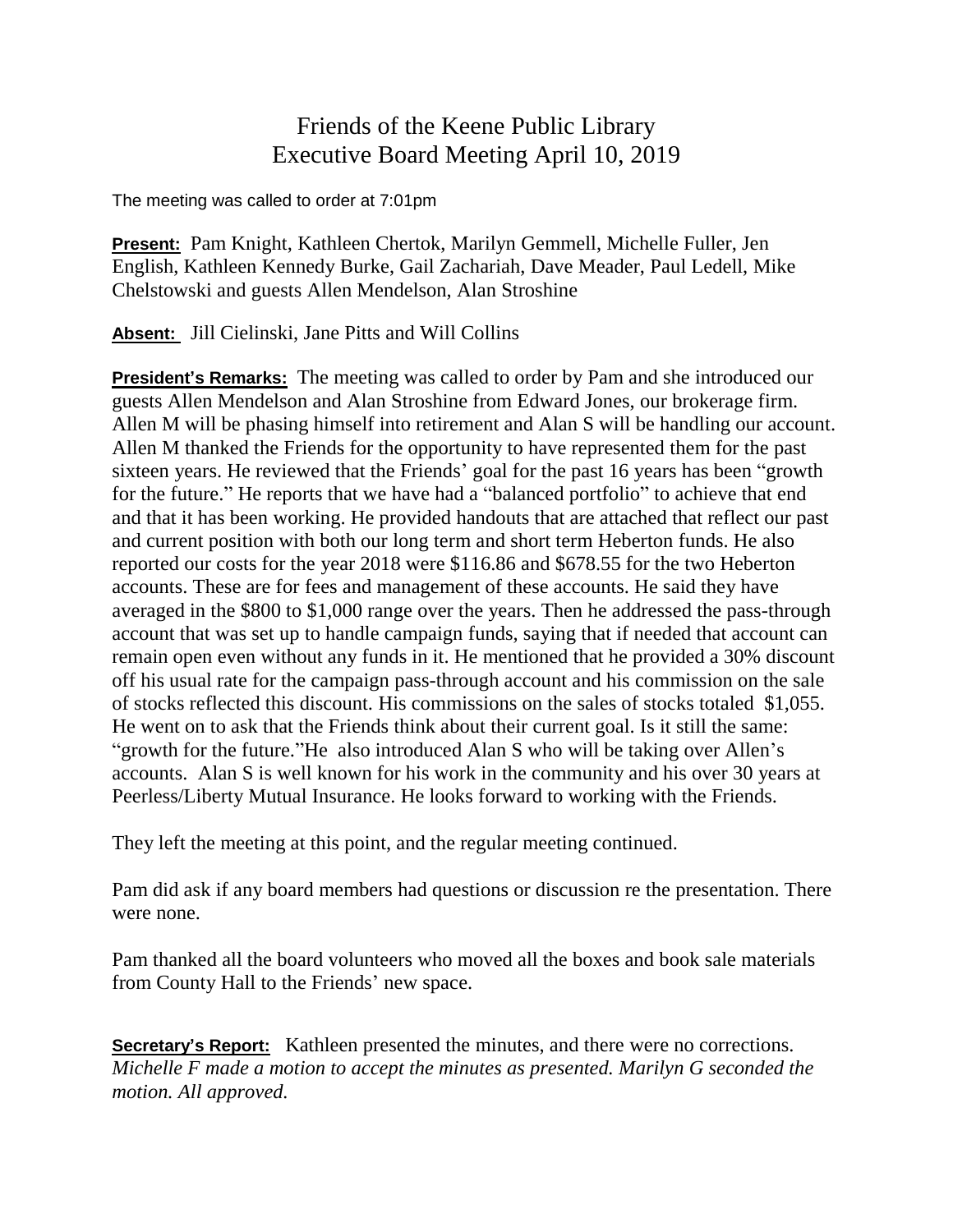**Treasurer's Report:** Marilyn provided hard copies of the treasurer's report in addition to the emailed copies. There were a number of new membership donations. She also noted that all the completed 990 tax forms will be sent to the accountant next week. *Kathleen C made a motion to accept the treasurers report as presented. Michelle F seconded that motion. All approved.*

**Trustees Report:** Kathleen K B reports that there was not a formal Trustee meeting on March 28 but just an informal gathering, so she has nothing to report .

**Director's Report:** Gail Z reporting for Nancy states that the library staff has been allowed to move some items into the new Maker space. Also that as a result of the expansion project , interviews are being held for a new 12 hour position. She notes that more of the library programs will be starting back up as the construction winds down. Finally she notes that a grant was obtained in conjunction with Cheshire County for a tool and seed lending project.

**KLACC:** Paul reports that the current projection for the completion of the renovation project is for mid-May. The elevator will be certified by the end of the current week but all inspections and transfer of insurance of the building back to the City are still pending. He notes that the outside landscape work is progressing with hopes that it might be finished by the end of April. Also the contract with Cheshire TV is pending. Plans for the opening celebration continue with various committees working on different aspects of that event. And finally a new memorandum of understanding between the City,Trustees and Friends is to be drafted.

**Book Sale Committee:** Kathleen C reports that the next meeting is scheduled for April 18, at 8:30 am in the library Trustee room. The committee wants to encourage any board members interested looking at potential items for purchase for the Friends' new space to please attend. We currently have been given \$11,000 from the project funds to spend on items and we'll supplement that with the additional funds that were approved by this board last month as we get the space ready for use.

It was also noted that Carol Jeffery contacted Jill and she has offered to do a radio spot about the bin reopening. Jill will be providing her with information when specifics are known.

**Newsletter Committee:** Pam notes that a draft was sent out today. She will be including a donation list with this newsletter. The next letter is due out in June and Jen is going to be working on it with Pam as she has agreed to take on the responsibility of the newsletters after Pam moves.